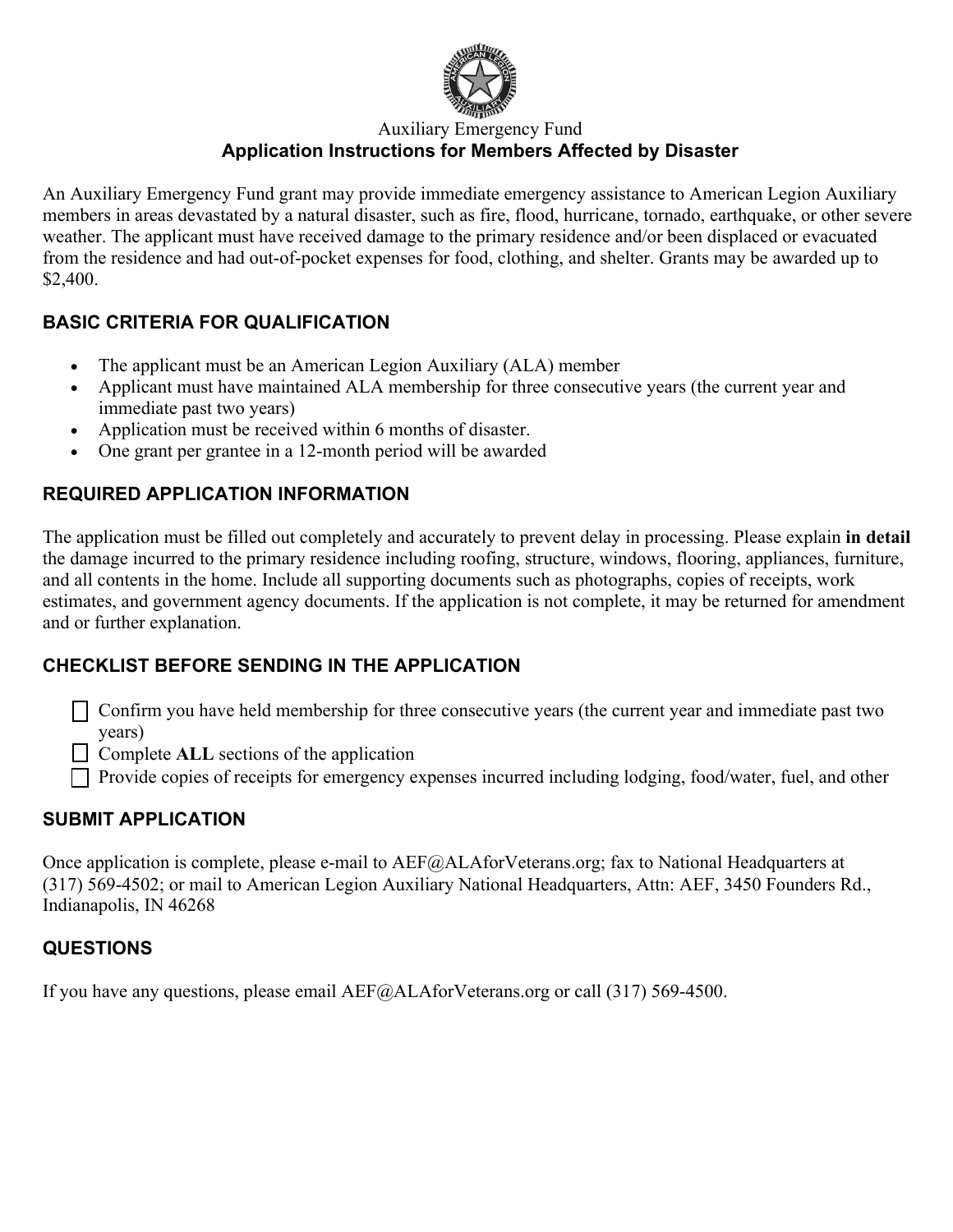

#### Auxiliary Emergency Fund **Expedited Application for Members Affected by Disaster**

E-mail application to **AEF@ALAforVeterans.org**; Fax to National Headquarters at (317) 569-4502; or Mail to American Legion Auxiliary National Headquarters, Attn: AEF, 3450 Founders Rd., Indianapolis, IN 46268

#### **MEMBER INFORMATION**

| Member's Full Name: Member ID #: Years of consecutive ALA membership:                                                                                                                                                         |                                                                                                                 |                       |
|-------------------------------------------------------------------------------------------------------------------------------------------------------------------------------------------------------------------------------|-----------------------------------------------------------------------------------------------------------------|-----------------------|
| Member's Unit # & Location: Member's Dept:                                                                                                                                                                                    |                                                                                                                 |                       |
|                                                                                                                                                                                                                               | city                                                                                                            | state<br>zip          |
| Member's Phone Number: ( ) and the set of the set of the set of the set of the set of the set of the set of the set of the set of the set of the set of the set of the set of the set of the set of the set of the set of the | Email: The Commission of the Commission of the Commission of the Commission of the Commission of the Commission |                       |
| Type of Disaster: Fire Flood Hurricane Tornado Farthquake Severe Weather (i.e. lightning, heavy snow)                                                                                                                         |                                                                                                                 |                       |
| Do you own or rent primary residence? $\Box$ Own $\Box$ Rent                                                                                                                                                                  | Is this your primary residence? $\Box$ Yes $\Box$ No                                                            |                       |
| Are you still residing in the residence? $\Box$ Yes $\Box$ No If no, please explain current living arrangements (Hotel/Family):                                                                                               |                                                                                                                 |                       |
| Was employment of member lost or temporarily suspended due to disaster? $\square$ Yes $\square$ No                                                                                                                            |                                                                                                                 | If yes, for how long: |
| Was employment of spouse lost or temporarily suspended due to disaster? $\square$ Yes $\square$ No                                                                                                                            |                                                                                                                 | If yes, for how long: |
| Reimbursement Expected: FEMA: \$                                                                                                                                                                                              | State/Local Disaster Assistance: \$                                                                             |                       |
| Homeowners/Renters Insurance: \$                                                                                                                                                                                              | Other: \$                                                                                                       |                       |

#### **PAYMENT INFORMATION**

If awarded, payment can be transmitted by electronic funds directly to the member's bank account OR a check can be mailed. For electronic funds transfer, you must provide the bank name, routing /ABA number, type of account and your account number. You must provide a complete mailing address for delivery of a check by the U.S. Postal Service. If available, please include a voided check for accuracy.

| Member's Name as listed on Account:                                                                                                         |         |                         |       |                                                 |
|---------------------------------------------------------------------------------------------------------------------------------------------|---------|-------------------------|-------|-------------------------------------------------|
| Member's Address as listed on Account:                                                                                                      |         |                         |       |                                                 |
| Member's Signature:<br><u> 1990 - Jan James James Jan James James James James James James James James James James James James James Jam</u> |         |                         | Date: |                                                 |
| <b>FOR EFT PAYMENT:</b>                                                                                                                     |         |                         |       |                                                 |
| Name of Member's Bank:                                                                                                                      |         |                         |       | Type of Account: $\Box$ Checking $\Box$ Savings |
| Bank Routing#/ABA #                                                                                                                         |         | Member's Bank Account # |       |                                                 |
| <b>FOR CHECK PAYMENT:</b>                                                                                                                   |         |                         |       |                                                 |
| Address where Check is to be mailed:                                                                                                        |         |                         |       |                                                 |
|                                                                                                                                             | address | city                    | state | zip                                             |